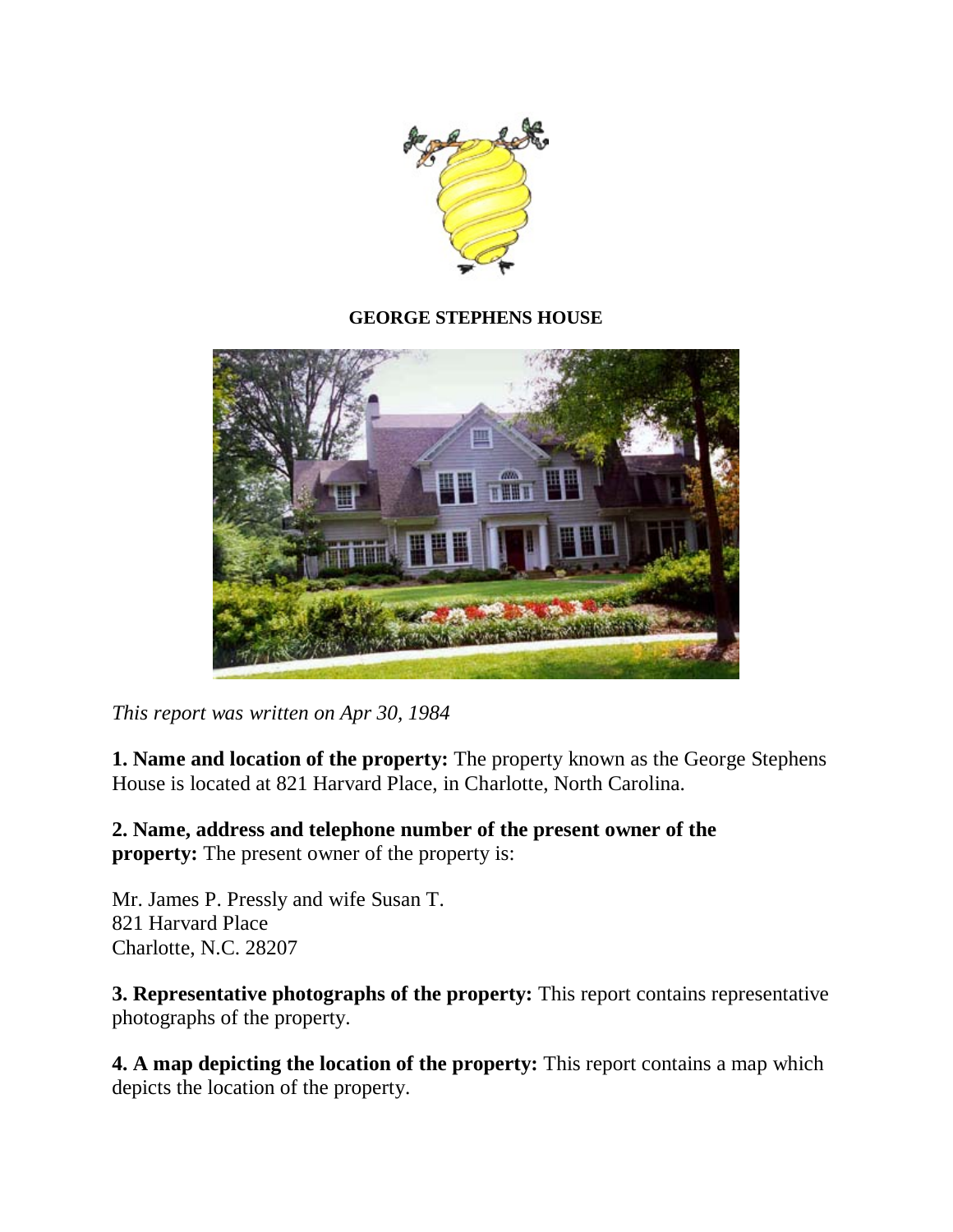

**5. Current Deed Book Reference to the property:** The most recent deed to this property is listed in Mecklenburg County Deed Book 4750 at page 367. The Tax Parcel Number of the property is: 155-053-10.

**6. A brief historical sketch of the property:** This report contains a brief historical sketch of the property prepared by Dr. William H. Huffman.

**7. A brief architectural description of the property:** This report contains an architectural description of the property prepared by Miss Lisa A. Stamper.

# **8. Documentation of why and in what ways the property meets the criteria set forth in N.C.G.S. 160A-399.4:**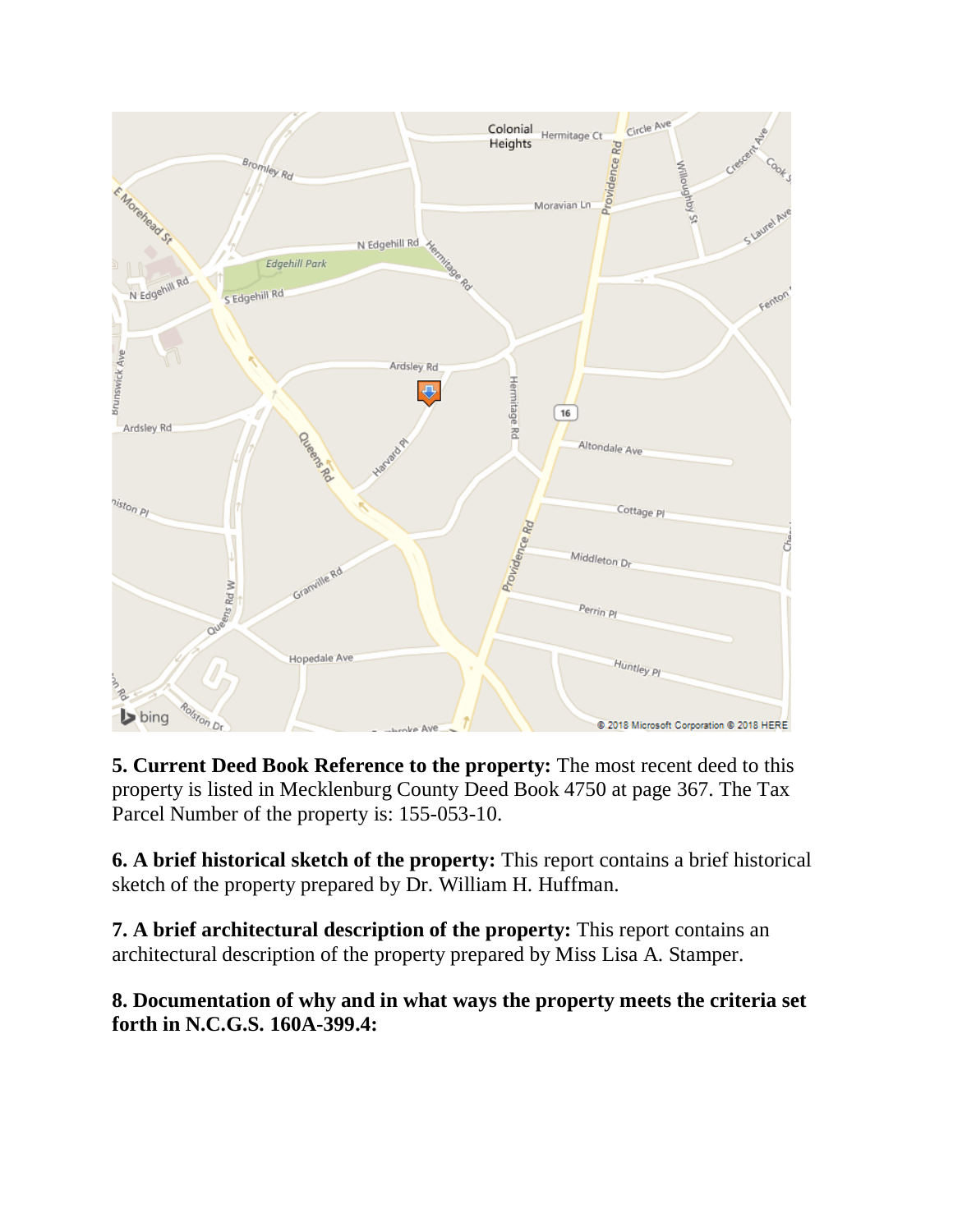**a. Special significance in terms of its history, architecture, and/or cultural importance:** The Commission judges that the property known as the George Stephens House does possess special significance in terms of Charlotte-Mecklenburg. The Commission bases its judgment on the following considerations: 1) the initial owner of the house, George Stephens (1873-1946), was a seminal figure in the development of Charlotte in the early 20th Century, being a co-founder of the Piedmont Realty Company, a founder of the Southern States Trust Company, later the American Trust Company, and founder and president of the Stephens Company, developers of Myers Park; 2) the probable architect of the George Stephens House was L. L. Hunter (1882- 1925), who designed such important local landmarks as the F. O. Hawley House (923 Elizabeth Avenue) and the Carnegie Library on the campus of Johnson C. Smith University; 3) the George Stephens House, erected c. 1915-16, occupies a pivotal place in terms of the Myers Park townscape and is one of the older houses in the suburb; and 4) the George Stephens House is an interesting local example of a sophisticated blending of Bungalow and Colonial Revival motifs.

**b. Integrity of design, setting, workmanship, materials, feeling and/or association:** The Commission contends that the attached architectural description by Mr. Thomas W. Hanchett demonstrates that the George Stephens House meets this criterion.

**9. Ad Valorem Tax Appraisal:** The Commission is aware that designation would allow the owner to apply for an automatic deferral of 50% of the Ad Valorem taxes on all or any portion of the property which becomes "historic property." The current appraised value of the 1.125 acres of land is \$299,009. The current appraised value of the improvements is \$59,242. The total current appraised value is \$358,251. The property is zoned R12.

## **Date of Preparation of this Report**: April 30, 1984

**Prepared by**: Dr. Dan L. Morrill, Director Charlotte-Mecklenburg Historic Properties Commission 1225 S. Caldwell Street/Box D Charlotte, North Carolina 28203

Telephone: 704/376-9115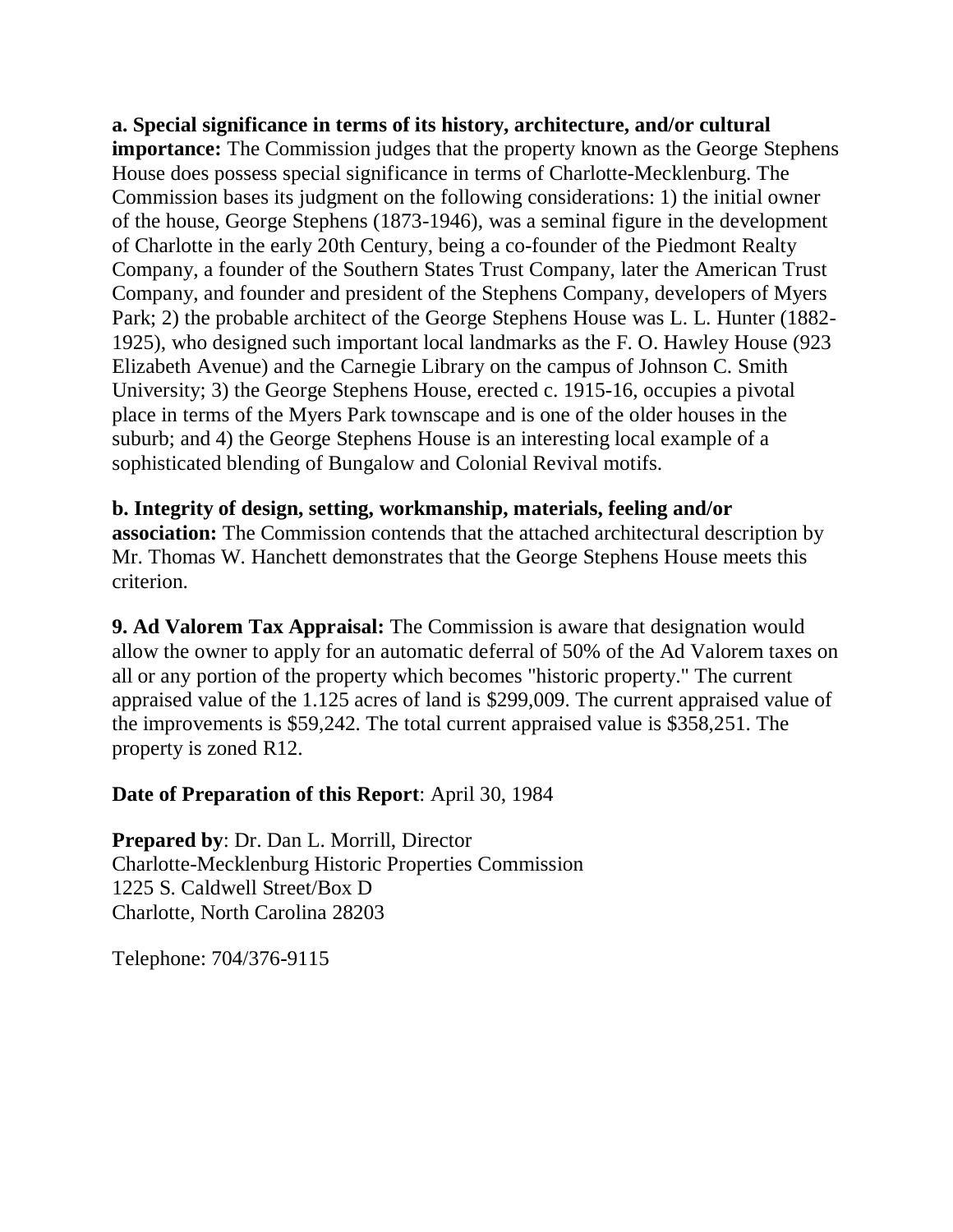## *Historical Overview*

*Dr. William H. Huffman November, 1983*

The interestingly varied bungalow-style frame house with a lively charm at 821 Harvard Place in Myers Park was built about 1915-16 by George Stephens (1873- 1946), the energetic developer of Myers Park, and his wife, Sophie Myers Stephens (1875-1958).

Christened George Erwin Cullet Stephens as the only child of Addison and Lydia Pierson Lambeth Stephens, he was born in Guilford County, near Summerfield. After his father's death when he was about nine years old, he and his mother moved to Greensboro, where the boy attended the school of Lina Porter (an aunt of author O. Henry). At his next school, the Oak Ridge Institute, he became interested in physical education and showed great promise as a left-handed baseball pitcher. In 1892, Stephens entered the university at Chapel Hill, and earned his way through college with an appointment as an instructor in physical education.



*George Stephens*

His claim to fame from his college years, however, comes from his prowess as a varsity football and baseball player. As the former, he is credited with having caught the first forward pass thrown in football in a game between UNC and Georgia in 1895, when the Carolina quarterback threw it to left halfback Stephens, who proceeded to make the only score of the game against the astonished opponents. In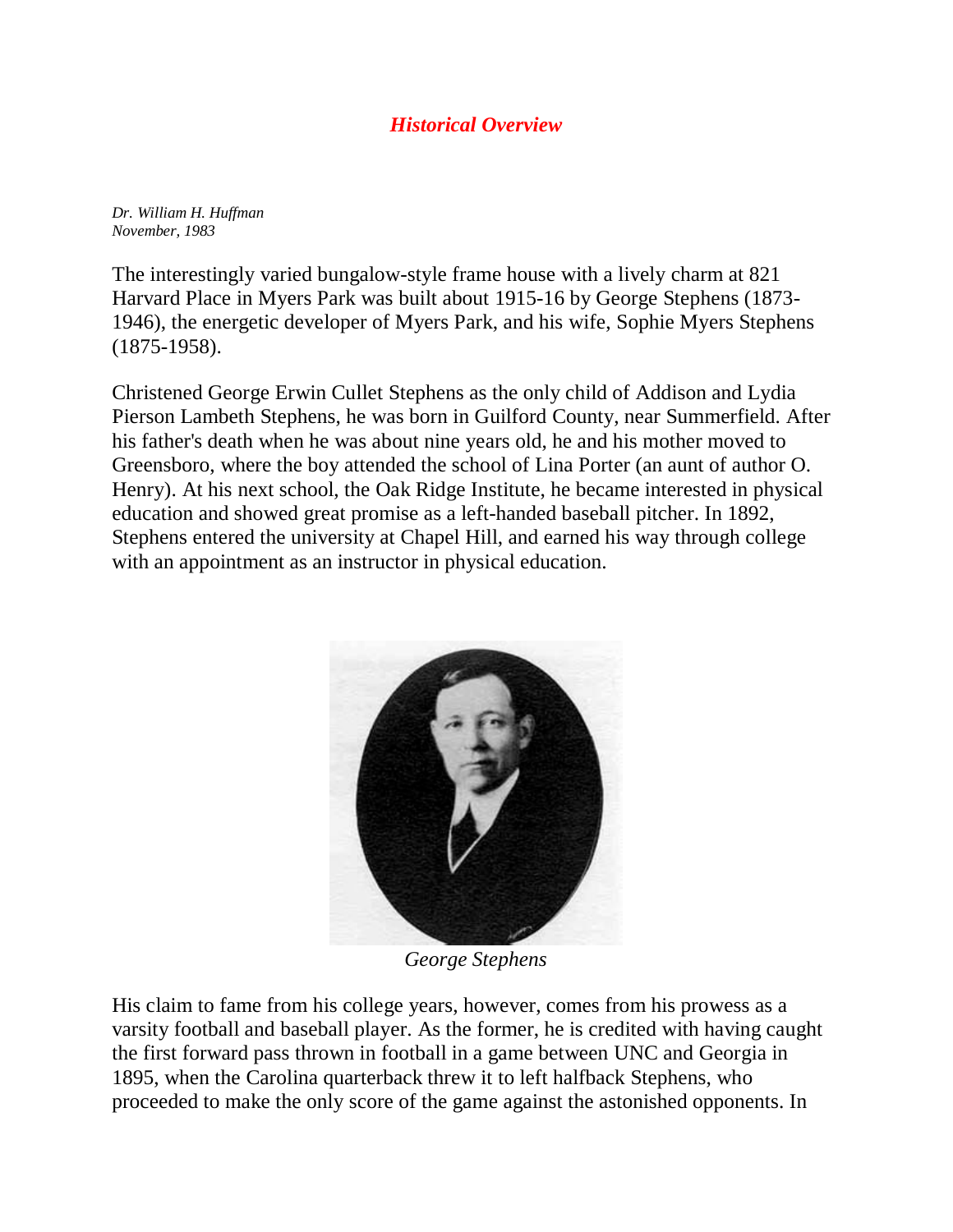baseball, Stephens was called "the best pitcher Carolina ever had," and received offers to play professionally from four of the eight National League teams of the day. John McGraw (1873-1934), the legendary New York Giants manager who led his team to ten pennants and 3 championships, called Stephens "One of the best college pitchers I have ever seen."<sup>1</sup>

It was not athletics that led George Stephens to Charlotte after college, however, but his college roommate and the county's part in the good roads movement. To help earn his way through college, he had learned stenography and worked as a secretary to J. A. Holmes, the state geologist, who was making a study of good roads and road materials. This prompted Stephens to write his graduation thesis on road materials and learn in the process that Mecklenburg County was number one in good roads in the state, a fact which influenced his decision to locate here in 1896. His career was launched in Charlotte in the insurance business with his college roommate, Walter Brem, Jr., and the senior Mr. Brem. <sup>2</sup>

It was an excellent time to be in business in Charlotte, because of the rapid growth and prosperity brought about by the booming textile industry: the city was strategically located on the main rail lines in the heart of the rapidly industrializing New South Piedmont area. That combined with George Stephens's personality, drive and good business sense assured success, which indeed came in rapid steps. After only three years in the city, in 1899, he formed a partnership with Frederick C. Abbott, a Charlotte real estate man, and the following year the two of them organized the Piedmont Realty Company with B. D. Heath, a merchant, banker and textile manufacturer, and William Coleman. This company bought some rural acreage from Col. William R. Myers located about a mile to the northeast of the Square, and began to develop the suburb of Piedmont Park, now part of the Elizabeth neighborhood.<sup>3</sup>

In 1901, a year after starting the real estate development, the energetic Stephens organized a new bank, the Southern States Trust Co., with his childhood friend, Word H. Wood, a Winston-Salem banker, and F. C. Abbott. Abbott began as president, Stephens as vice-president, and Wood as secretary-treasurer, but Stephens soon bought out Abbott and became president. Hardly content, the following year the Piedmont Realty built the city's first skyscraper, the seven-story Trust Building (on the site of the present Johnston Building), which housed the bank, the growing Southern Power Co. (forerunner of Duke Power) and others. The bank's name was changed to the American Trust Co. (1957, merged into American Commercial Bank, 1960 merged into NCNB [in 1999, the Bank of America]), and it prospered greatly during the years of rapid growth in the early twentieth century. 4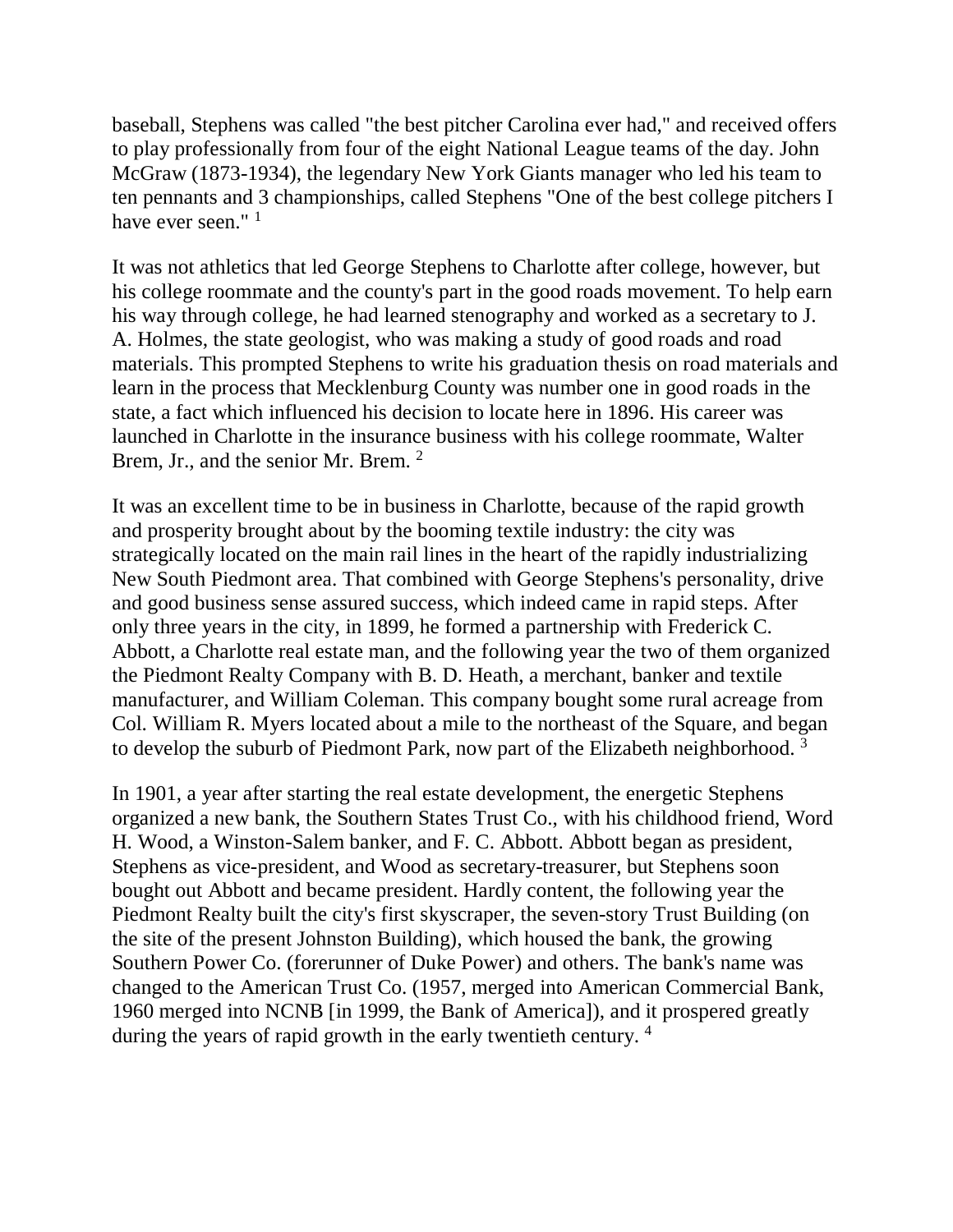

*American Trust Company Building, 1924*

To Charlotteans, however, George Stephens is best known as the developer of Myers Park. In 1902, after his successful career as a banker and developer was already launched, he married Sophie Converse Myers, the daughter of John Springs Myers (1847-1925). The latter had received 306 acres of prime farmland about two miles south of town from his father, Cal. William R. Myers,in 1869, to which he added over the years until his plantation grew to 1200 acres. Jack Myers had envisioned that one day his land might be used as a beautiful, park-like setting for an expanded Charlotte.<sup>5</sup>

His dream started to become reality when son-in-law George formed the Stephens Company in 1911 with his friend Word Wood, and Arthur J. Draper, who was a textile man and descendent of the inventor of the Draper loom. Soon thereafter, William States Lee, a pioneer with J. B. Duke in the formation of what became Duke Power Company, and John M. Miller, Jr. joined the company as partners. In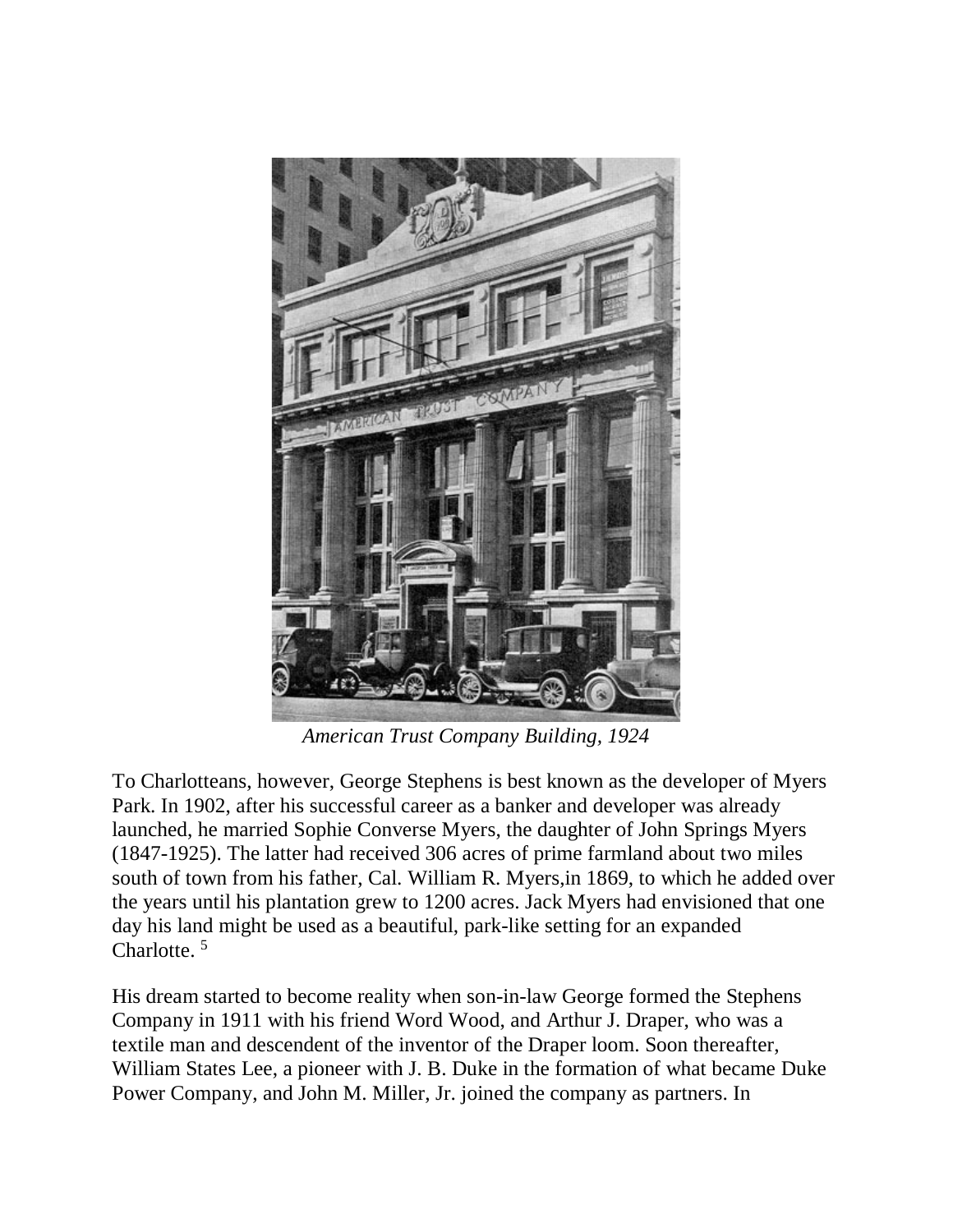competition with Edward Latta's Dilworth, which had a design laid out by nationallyknown landscape architects, the Olmsted Brothers of Boston, in 1912, the Stephens Company hired John Nolen of Cambridge, Mass. to lay out a street plan and do landscape designs for some purchasers of lots. Stephens had met Nolen in 1905 when the Park and Tree Commission, which the developer helped organize, engaged Nolen to lay out Independence Park and other projects. Nolen subsequently became one of the country's best known city planners with over 400 projects to his credit. He was joined in 1915 by a young protege, Earle Sumner Draper, who took over Nolen's work in Myers Park and also became a nationally-known planner with his own firm (1917- 1932), and later was head of planning for the TVA and acting director of the FHA. With Myers Park, these two expert planners were able to see some of the best ideas in early suburban planning carried out to an unusual degree. To entice town residents to move out to this semi-rural development, the Stephens Co. not only built the curved streets and parks according to the plan, offered the landscape services of Nolan and Draper for purchasers, and extended the streetcar lines, but also engaged in massive tree plantings and induced Queens College and the Homer Military School to locate on free land in the suburb. Stephens won the Queens College bidding in competition with three others, including Ed Latta, who wanted it in Dilworth, by offering them enough land and cash to be able to build new buildings for a campus and add to the endowment. Though it contains a wide variety of types and sizes of houses, Myers Park did attract some of the city's wealthiest citizens, who built architecturally important homes in the area, such as the Jamison, Moody and Thies houses on Providence, and the Wade, Brown, Duke and Lambeth mansions on Hermitage. Because of its layout by Nolen (who also did the plan for Queens College) and Draper, and the execution of their plans by the Stephens Co., Myers Park also takes on regional and national significance. 7

It wasn't until 1915 that Sophie and George Stephens got around to building their own house in the new subdivision, even though the location on Harvard Place for it, consisting of two lots, had been acquired by Mrs. Stephens in 1911 and 1912. 8 They reportedly chose a talented local architect, L. L. Hunter, to design their new home. <sup>9</sup> Unfortunately, not a great deal is known about Leonard LeGrand Hunter (1882-1925), who died at the relatively young age of 43. He was born near Huntersville in the county, the son of Mr. and Mrs. Robert H. Hunter, and came to Charlotte about 1905. At present, two of the city's fine buildings are known to have been designed by Hunter, the F. O. Hawley house at 923 Elizabeth Avenue, and the Carnegie Library on the Johnson C. Smith University campus. 10 The landscaping was done by John Nolen.<sup>11</sup>

Although the house was finished in late 1915 or early 1916 when the Stephens family (which had been living on Providence Road) could begin to enjoy their spacious new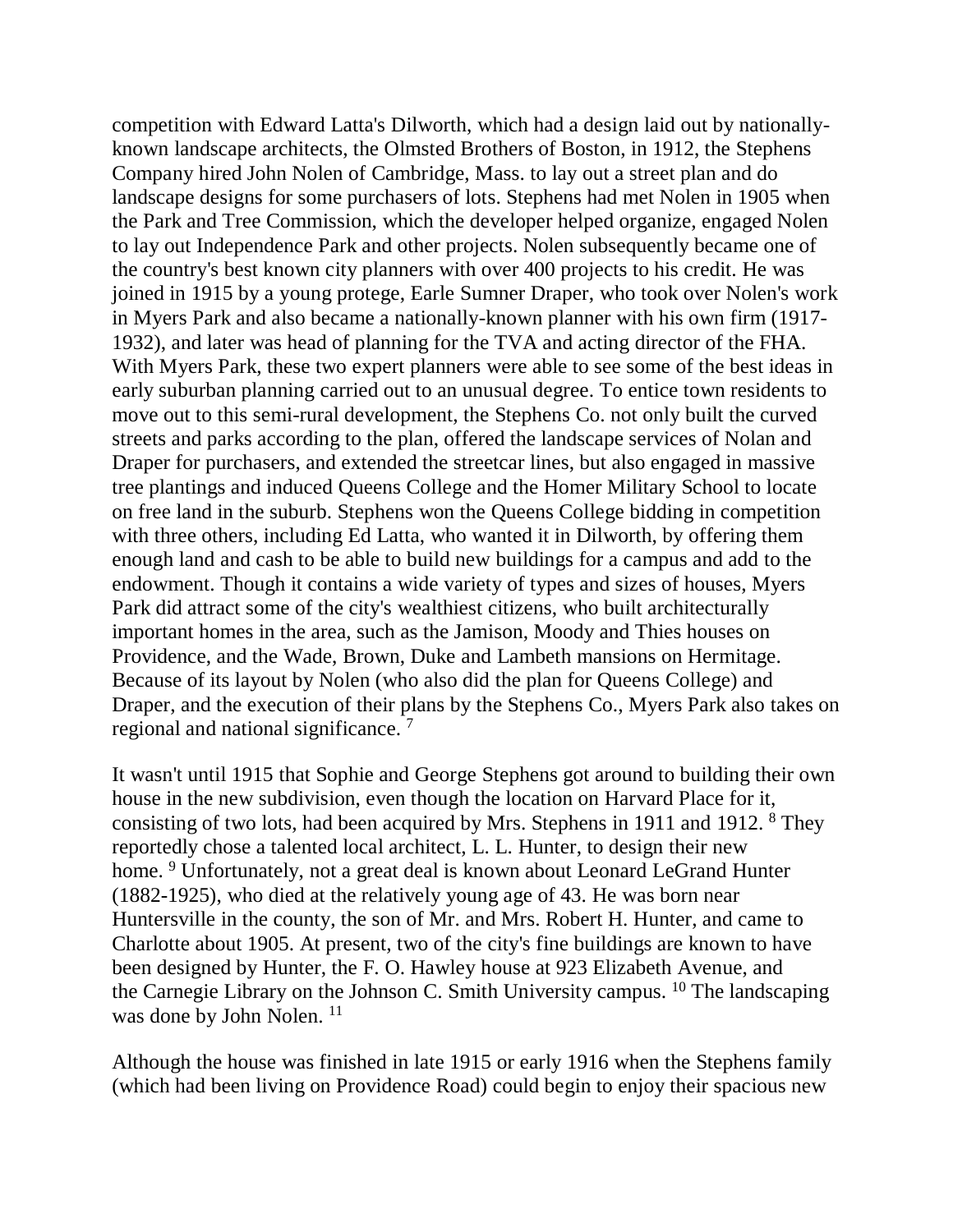home, <sup>12</sup> they only lived there about three years. apparently for health reasons, the family had spent some time in Asheville, and, in 1919, they decided to make that city their permanent home. From 1912 to 1916, George Stephens and Word Wood had owned controlling, later sole, ownership in the *Charlotte Observer*, and in 1919, Stephens formed the *Asheville Citizen Company* and bought controlling interest in the newspaper of that name. In addition to development activities in Asheville and Flat Rock, Stephens remained head of the Stephens Company until 1922, when he resigned in favor of Thomas T. Allison, a longtime realtor for Mr. Stephens. Among other notable achievements in George Stephens' busy life should be included the securing of Camp Greene army base for Charlotte in World War I, and being instrumental in the campaign to have the Blue Ridge Parkway located on the North Carolina side of the mountains. <sup>13</sup>

When the Stephens family departed Charlotte, they sold their Myers Park home to the vice-president (later president) of the Stephens Company, Arthur J. Draper (1875- 1932). 14 A Massachusetts native who was educated at Yale University (1897) and Harvard Law School (1900), Draper was a descendent of the inventor of the Draper loom, a significant advance in textile manufacturing technology. With E. A. Smith and others, he was one of the original incorporators of the Chadwick-Hoskins Co. (1907) in the city, which owned five cotton mills in the area (the Chadwick, Hoskins, Alpha, Louise and Pineville mills), and served as the president of the company for many years. Draper, who was a distant relative of landscape architect E. S. Draper mentioned above, was a major figure in the textile industry in the region and nationally. 15

In 1930, the Drapers sold the Harvard Place house to another of the early directors of the Stephens Company, William States Lee and Mary Martin Lee.16 W. S. Lee (1872- 1934) was a talented and energetic electrical engineer who combined with tobacco magnate James B. Duke to develop a great system of hydroelectric power in the Piedmont Carolinas which supplied the energy for the rapid expansion of industrialization in the region. Among his many accomplishments which earned him an international reputation were his being executive vice-president and chief engineer of Duke Power Co., president and chief engineer of the Piedmont and Northern Railway (an electric train system which merged eventually with the Seaboard Coast Line in 1969), and head of his own consulting firm. <sup>17</sup>

After Mr. Lee's death in 1932, Mrs. Lee stayed on in the house until her own death in 1969, when the house, which stood vacant for two years afterward, passed to a son, Martin Lee. The latter opened an antique business on East Boulevard and sold many of the house's original fixtures there, where (now occupied by the White Horse Restaurant) the stair railing from the Harvard Place residence may still be seen. <sup>18</sup>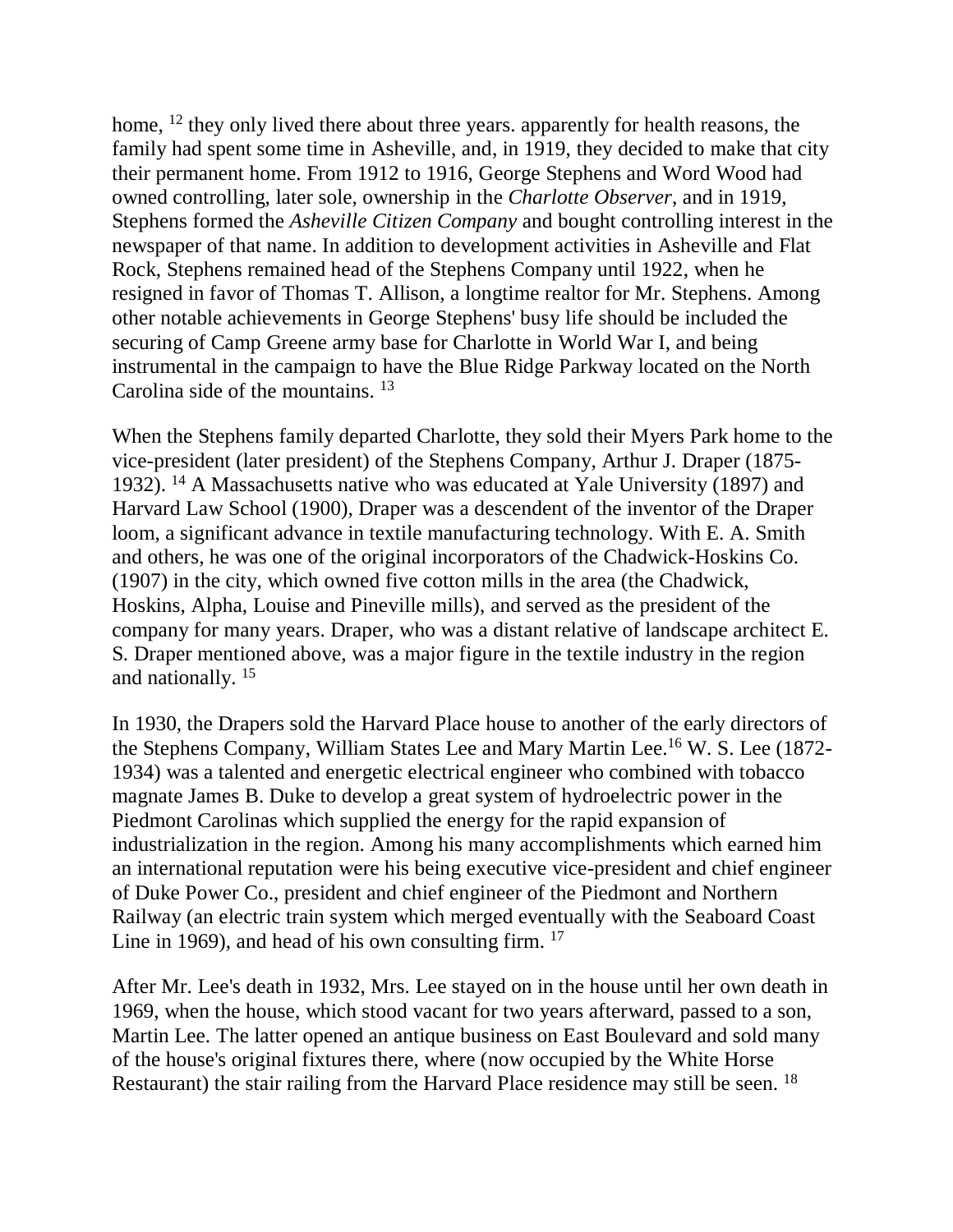In 1971, the house was sold to Dr. James and Marianne Anderson, who did much restoration in their twelve years of ownership, and under the present owner, Dr. James Pressly, who bought the property in 1983, the house is undergoing extensive work. <sup>19</sup> Over the years, the Stephens house has apparently undergone various changes and modifications, but it has remained true to its original design. As one of the original houses in that part of Myers Park which was built by the subdivision's developer and his wife and landscaped by John Nolen, as well as the fact that it was subsequently the home of the prominent Charlotte figures Arthur J. Draper and William States Lee, the Stephens house is unquestionably of high historical significance for the city.

### **NOTES**

<sup>1</sup> *Charlotte Observer*, Dec. 15, 1943, Sect. 2, p. 5; *Asheville Citizen-Times*, Nov. 10, 1940, p. 1B.

<sup>2</sup> *Charlotte Observer*, cited above.

<sup>3</sup> F. C. Abbott, "Fifty Years in Charlotte Real Estate, 1897-1947" (Charlotte: privately published, c. 1947), pp. 8-9; Record of Corporations, Book 1, p. 174.

<sup>4</sup> *Observer*, cited above.

<sup>5</sup> Thomas Hanchett, "Charlotte Neighborhood Survey," Charlotte Mecklenburg Historic Properties Commission, 1983; II, "Myers Park," pp. 5-6.

 $6$  Ibid., pp. 5-30.

<sup>7</sup> Ibid.

<sup>8</sup> Deed Book 283, p. 234, 2 Oct 1911; Deed Book 303, p. 46, 6 Nov. 1912.

<sup>9</sup> Interview with Kenneth Whitsett (1894-1983) by Mary Kratt, 31 August 1983.

<sup>10</sup> *Charlotte Observer*, Feb. 21, 1925, p. 15; Ibid., Dec. 28, 1905, p. 4; *Charlotte Evening Chronicle*, Oct. 29, 1910, p. 9.

<sup>11</sup> Interview with Marianne Anderson, Charlotte, N.C. 28 Nov. 1983.

<sup>12</sup> Charlotte City Directories, 1915-1916.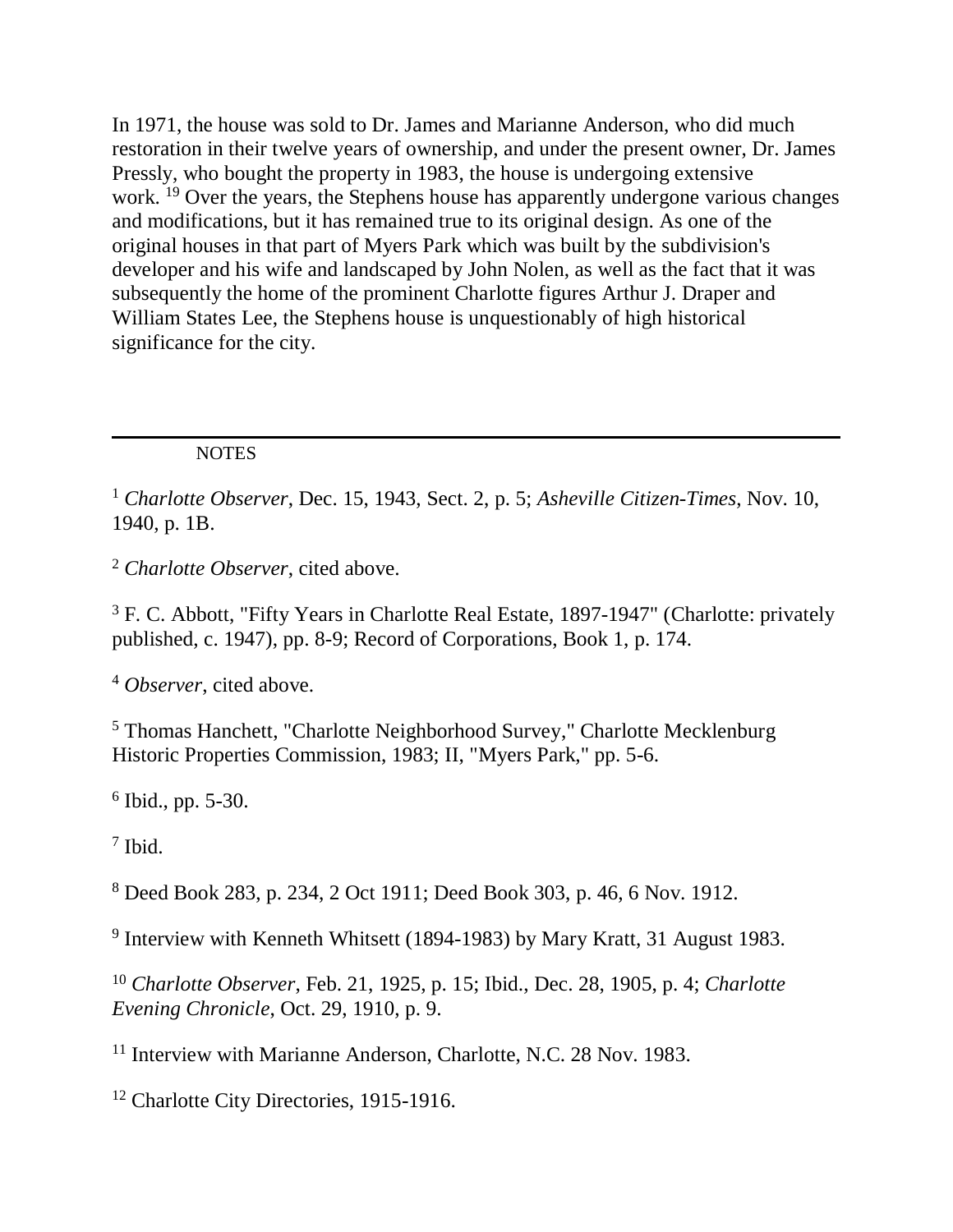<sup>13</sup> *Charlotte Observer*, Dec. 15, 1943, Sect. 2, p. 5; Ibid.,July 2, 1922.

14 Deed Book 399, p. 385, 19 May 1919.

<sup>15</sup> *Charlotte Observer*, April 27, 1932, p. (?); Record of Corporations, Book 2, p. 313.

16 Deed Book 761, p. 166, 24 Jan. 1930.

<sup>17</sup> *Charlotte News*, March 25, 1934, p. (?).

<sup>18</sup> Interview with Marianne Anderson by James Hatley, Charlotte, N.C., April, 1982; Will Roll 69-26, Frame 1327.

19 Deed Book 3289, p. 366, 24 May 1971; Ibid., 4750, p. 367, 16 Nov. 1983; interview with Mrs. Anderson 28 Nov. 1983.

## *Architectural Description*

*Lisa A Stamper April 2, 1984*

George Stephens, the developer of Charlotte's prestigious Myers Park neighborhood, built his home there in 1915-1916. The George Stephens House is an unusual, innovative Colonial Revival variation on the Bungalow style, a new form of inspiration for early twentieth-century architects. One such architect was probably L.L. Hunter. According to Dr. Huffman, Hunter designed the house while John Nolen designed the landscaping.

This interesting two and one-half story home definitely looks large, and it is. However, the slate roof contains the upper story bungalow. This steep roof has a complicated shape composed of both gambrels and gables, with a variety ofshed dormers, which fill all sides of the roof and add vitality. All eaves are wide and decorated with modillions. The roof is a strong design element covering at least half the total structure, and making the home a visually interesting one.

The George Stephens House is wood framed on a brick foundation. It is sheathed with wood shingles, now painted mustard yellow. Even the cheeks of its many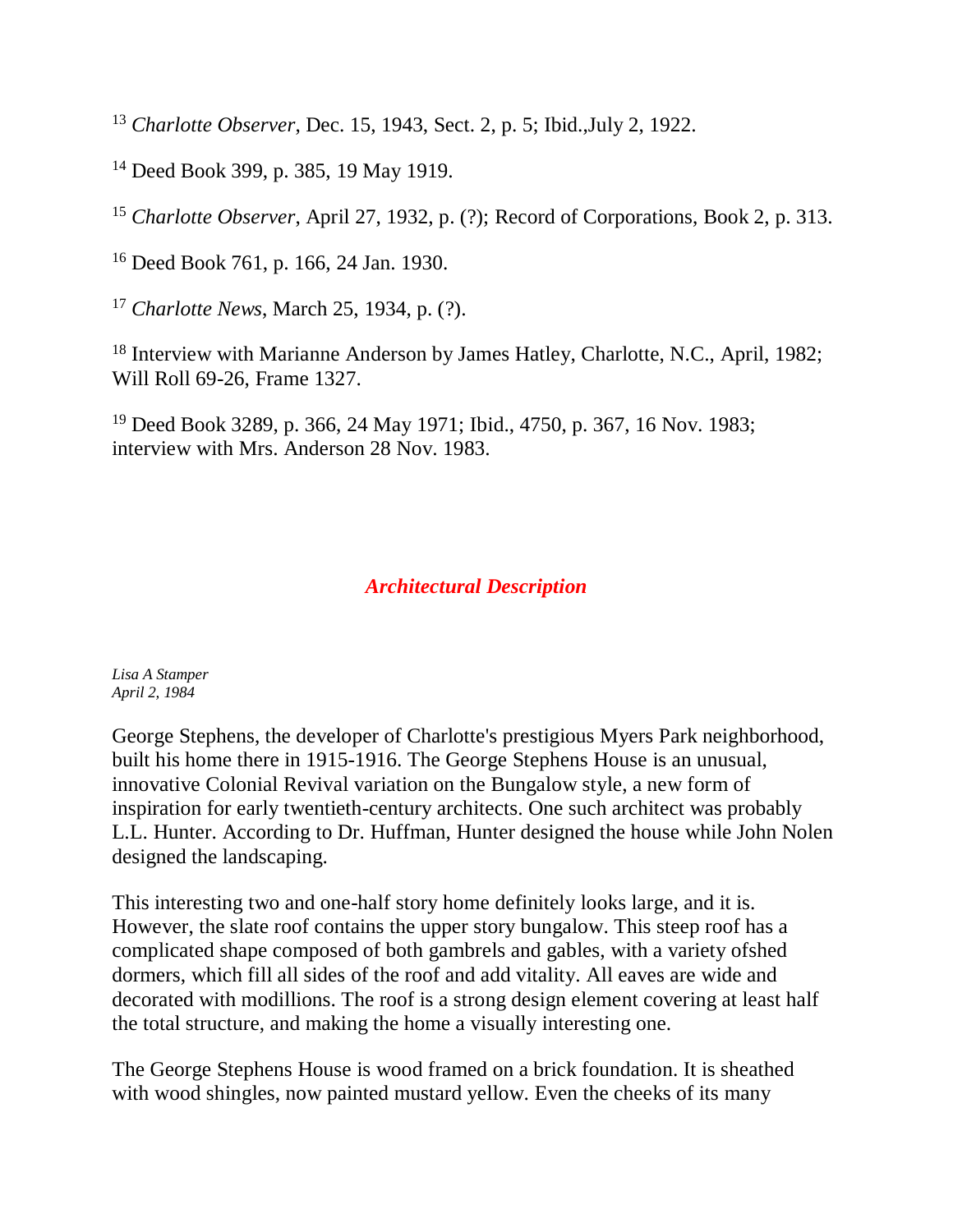dormers are covered with these shingles. Wooden trim, eaves, and columns are painted white. All porches have red tile and grout floors.

The plan is basically L-shaped, with side projections. The three story L-shape consists or a main block facing Harvard Place and a rear wing. The northeast projection has a first story porch topped by a second story bath. The southwest projection contains a first level kitchen area topped by second level bedrooms. A one story covered porch sits in front of this projection.

In the center of the front facade is a one-story portico. Plain columns support an equally unadorned entablature with a wide, modillioned cornice. In its upper section, the single door has many square glass panes, the top row containing pointed arched muntins. The bottom section of the door contains two simple wooden panels placed side by side. Flanking side lights are of the same style as the door, but are only onehalf the size. The existing platform was removed by the present owners, Dr. and Mrs. James Pressly. It will be replaced with red tile and grout, believed to be the original materials used.

The windows are varied in size; however, all but one is rectangular. All have wooden frames. Most of the windows are double-hung, but occasionally are casement. The double-hung windows of the front (northwestern) facade main block have nineover-nine lights, while all the others but one have six-over-six lights or less. Sometimes, rather than creating a larger window, the architect has placed two or three windows side by side. A Palladian window is located directly above the portico on the front facade. The window is very ornate, with delicate pilasters and an elegant keystone in its round arch An interesting feature of this window is that the two rectangular parts are false windows. One more window type incorporated into the house's design is found in the northeastern porch. It is a multi-paned casement window with a small window above it containing a single row of three panes.

One-half round vents are located at the top of all the gambrel-ends except those with chimneys. A vent is also located in the gable-end of the side projection. front gable has a small rectangular casement window in its center.

A balanced design employing both symmetry and asymmetry gives the observer the feeling of informality while at the same time leaving no doubt that a person of import and wealth resides there. This is evident in the front facade. It is symmetrical at the first and second levels, but at the third story an off centered modillioned gable and twice broken roofline obscures the balance. This balance is restored by the side projections. The northeastern projection is shorter than that of the southwest; however, they both appear to be of the same design.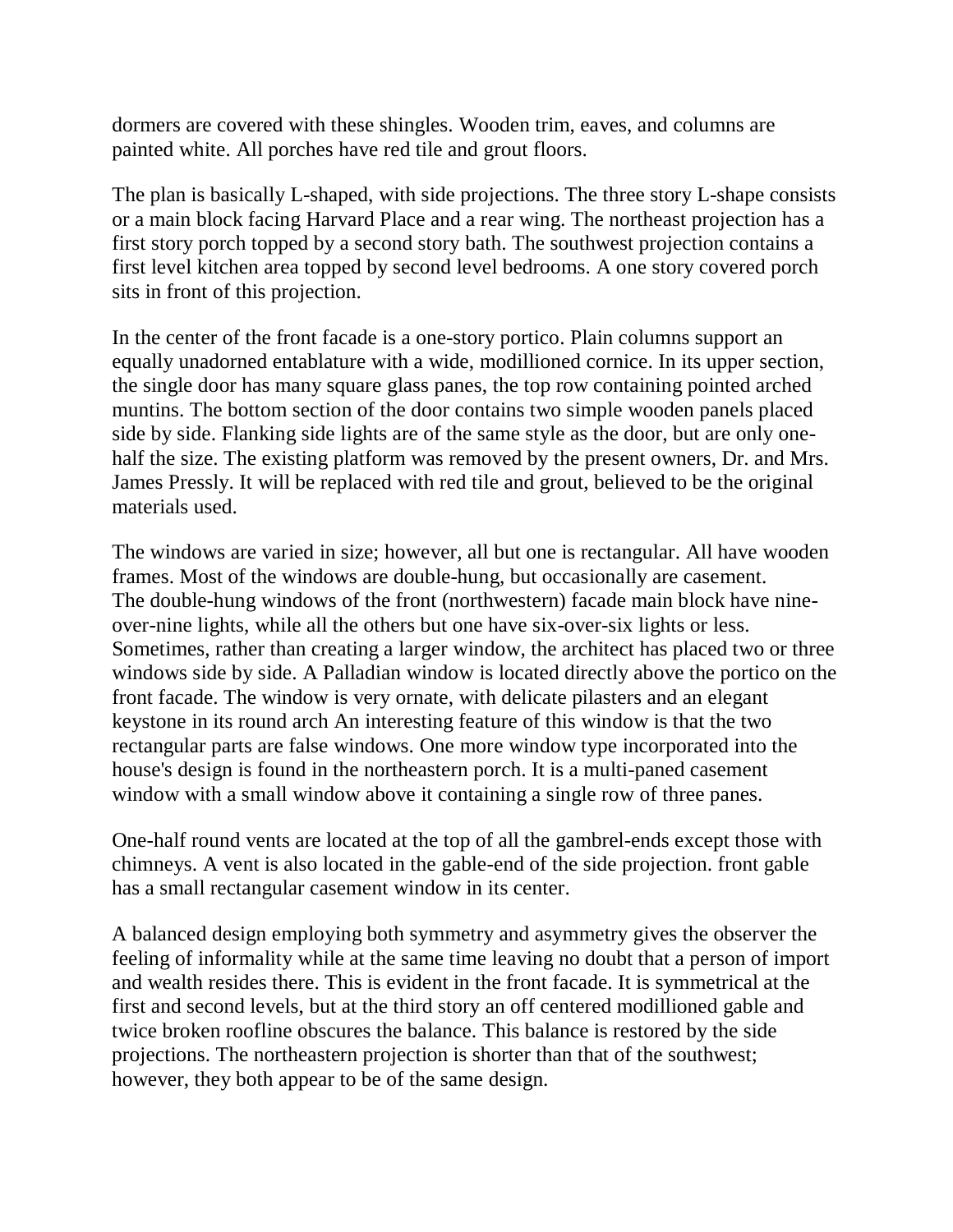The northeastern gambrel-end of the main block has a smaller projecting gable roof within its gambrel. Between the gambrel end and the gable is a simple brick chimney. The gable has one dormer on its northwestern side. Supported by two simple curved wooden brackets, a balcony projects from the second story in the gable's end. The balcony is surrounded by a decorative cast iron railing. A double door, of the same design as the window of the sunporch underneath, allows access to the balcony from inside.

The sunporch contains two columns on both outside corners and is raised a few steps above the ground. It has two sets of multi-paned double-doors; one on its northeastern side and another on its southeastern side. The screen doors on the southeast- side have rotted, but copies or those on the other side will be made to replace them.

The southwestern gambrel-end has a smaller gambrel-within-gambrel roof. An exterior chimney is located on the smaller gambrel-end. The smaller gambrel is not centered within the larger one, but shares a lower southeastern side. To the northwest or the smaller gambrel is a one-story porch, and intersecting its southeastern side is another gambrel roof.

The intersecting gambrel roofs cover a series of second floor rooms most of which are used as bedrooms. Dormers are located on all sides of the roofs. A kitchen and mud room are located on the first floor of this projection. A simple single door which enters into the mud room serves as a back entrance.

Presently, the one-story porch is enclosed with screens upon frames patterned after the windows of the porch located at the opposite side or the house. Originally, this porch was open. The two front (northeast) columns were original, and support a flat roof with wide eaves. Of course, they are decorated with modillions. This porch is also raised a few steps above ground.

The three story rear wing also has a gambrel roof, with four dormers on each side. Another chimney is located in the center of the northeast side of the wing. An open porch is partially topped by the gambrel roof and partially covered by a flat roof which runs the length or the wing's northeast side and one-half the width or the southeast end. Instead of modillions, delicately curved brackets adorn the porches white eaves. One column shaft is located at each or the southeastern corners and three more are symmetrically placed on the northeastern side. A modified capital for each column is set within the entablature and consists of a square block with four brackets. As the others, this porch also is a few steps above the ground.

The rear wing covers most of the rear (southeast) facade. The small portion which is exposed also has various dormers in its roof. The third story has two dormers, one of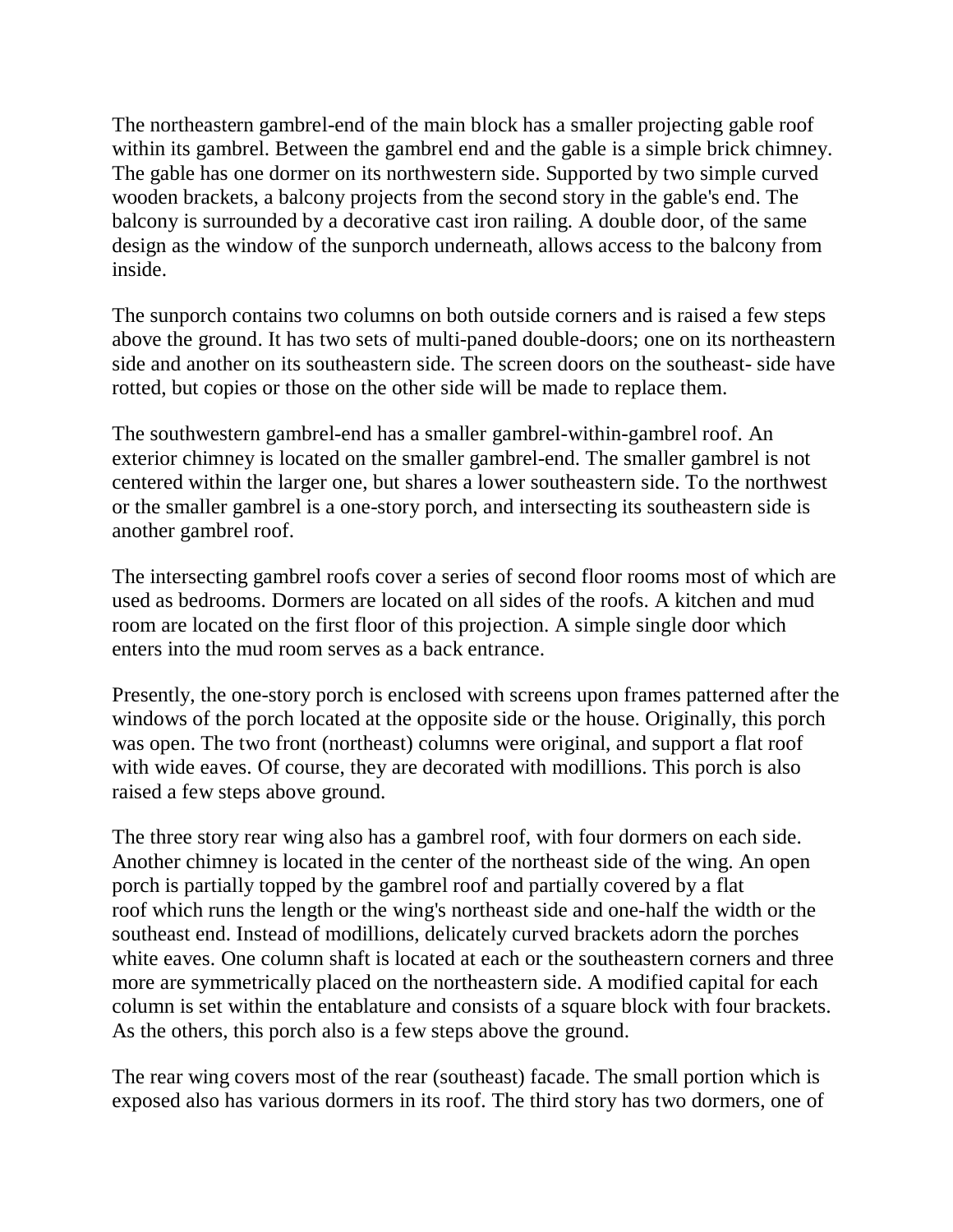which is rather small. The second story only has one dormer, but it is large enough to contain two separate windows.

The Presslys have made a few minor alterations to the exterior of the house. In the rear and the rear wing, they have put in french doors. However, these doors have been custom made to blend with the total design of the building. A set of windows previously located on the first story of the rear wing was moved to the second story, most probably keeping within the original design of the house. Also, a second story opening on the gambrel-end of the rear wing was closed.

It appears as if the interior plan has not changed significantly from the early 1900s. Some believe that additions might have been built onto the house; however, inspection or the 1929 Sanborn map shows the basic outline or the house to be almost identical to the present shape. The only difference is the Sanborn map fails to show the rear wing porch to continue around to the rear (southeast side).

As one enters the great hall from the front portico entrance, the stair is located in front, the living room to the left, and the dining room to the right. The stair begins on the first floor and goes up to the third floor. As one continues down the hall, the butler's pantry and a half-bath is also on the right, while a storage area is to the left underneath the stairs. One may walk through this area to the living room. Another stair, located between the pantry and the kitchen in the right projection, gives access to the basement and second floor bedrooms.

The second story consists of five bedrooms, all of which have connecting baths. Only two of these rooms have to share a bath. The master bedroom has a sunroom to its rear.

It is probable that the third floor was used by the servants. One room, which might have been a bedroom, has two closets and two sets of built-in cabinets with adjustable shelves. The bath has two pedestal sinks, complete with metal cup holders. It lacks a tub, but it does have a marble shower stall with a metal framed glass door. In another room, possibly a work room, a wooden ironing board folds up into a wall cabinet, and a long storage room is connected to one side.

Throughout the years, most of the lovely mantels, fixtures, moldings, railings, etc. have been removed and sold; however, a few original remnants can be found. Many of the bathroom fixtures are original, although not always found in their original bathrooms. The cabinets in the butler's pantry, the adjustable shelves in a second floor bedroom, and the shelves on the third floor are all intact and appear to be original. Unique, pine floors are in good condition. Their boards were cut so knots in the wood would not show.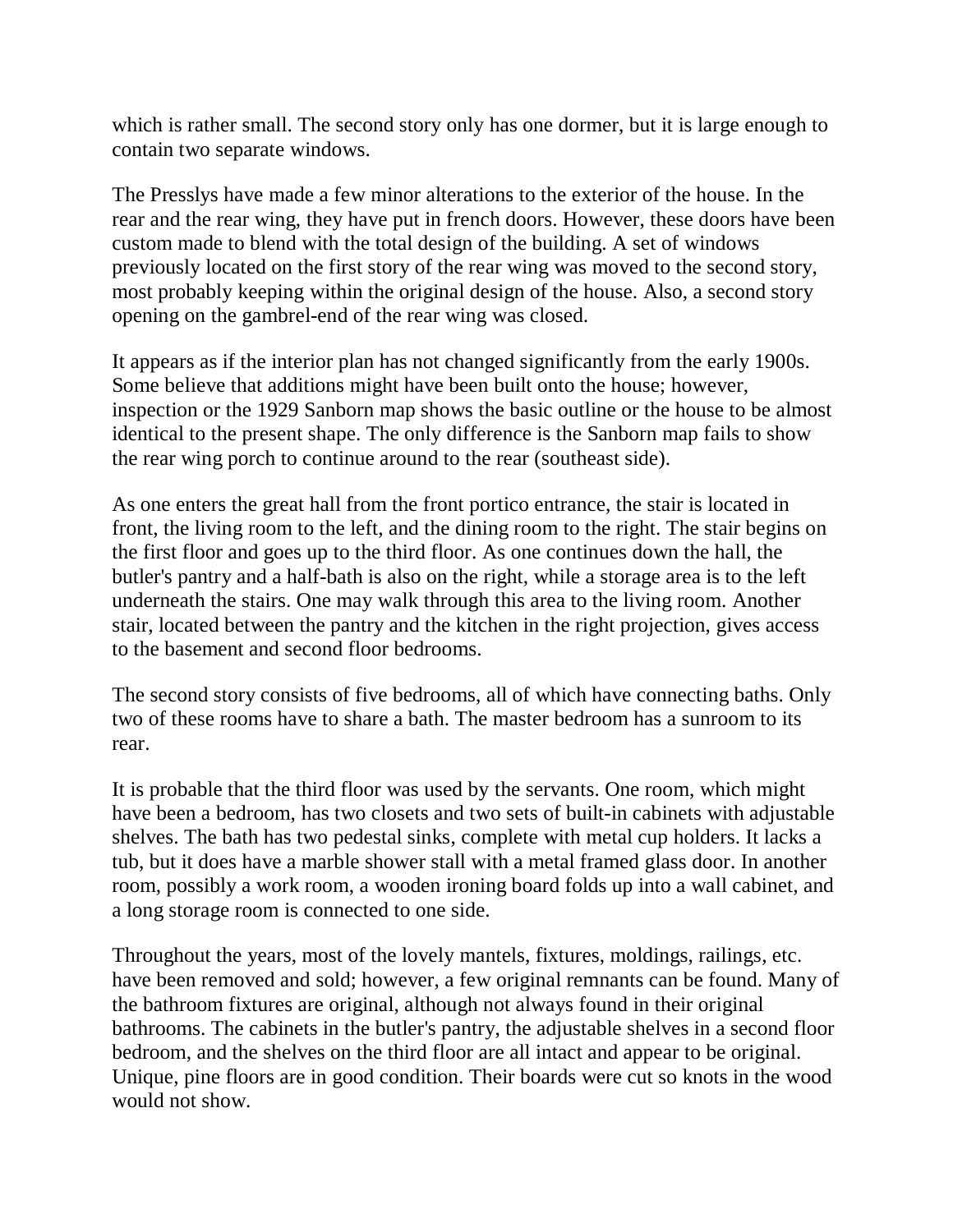All original mantels, except possibly one or brick in the sunporch, have been removed. One original marble mantel which looks of Tudor design is stored in the basement, and may be used in the second floor master bedroom. The mantel in the living room is believed to be a sixteenth-century Italian one. The mantel in the kitchen has been replaced by a modern stove.

The basement, surprisingly enough, is an interesting place. It stores an original mantel; original kitchen cabinets complete with metal flour bins; an elegant early kitchen stove, and a few other odds and ends. At the bottom of the stairs, the room to the left was used to store coal. Many tools used to handle the coal, as well as a good layer of coal chips, were left inside. On the outside of the door, the instructions for running the furnance, from "Combustioneer, Inc., Springfield, Ohio," are still posted. Almost directly opposite from these instructions is a wooden plaque painted with information helpful in the operation or a hot water heater.

The surrounding site has undergone quite a few changes since 1915. The George Stephens House was originally located on land large enough for two lots. The site has since been redivided into two lots, one of which is pie shaped, faces Ardsley Road, and which has recently had a new brick home built on it.

Another change involves the John Springs Myers' farmhouse, which used to stand behind the George Stephens House. At one point it was used as a garage and possibly housed servants as well. The 1929 Sanborn map shows the farmhouse and a separate garage, both behind the house. Neither of these structures exist today.

It is not likely that much of Nolen's landscape design still exists, except perhaps for the brick pathways close to the house, trees, and a small garden to the northeast of the house. The drive with access on Harvard Place used to run past the southwest side of the house and then curved around to the back garage. It is now stopped by a brick wall at the end of the house. A pool and some sheds were built behind the wall and house.

The Presslys have constructed a wooden deck on the rear of the house, and plan to build a tile porch between the enclosed sunporch and the open porch. They also are in the process of erecting an antique cast iron fence around the northern corner of the building. However, they are very interested in planting shrubs, flowers, etc. which might have originally been used in the landscape design.

The George Stephens House is a stimulating variation on the Bungalow style; a style of which Charlotte has precious few examples meriting recognition. Luckily, its exterior is in good condition, and its present owners are actively interested in preserving the historic ambience of the interior, exterior, and site. This home is one of fifteen built in Myers Park in 1915, one of the best years for the suburb's